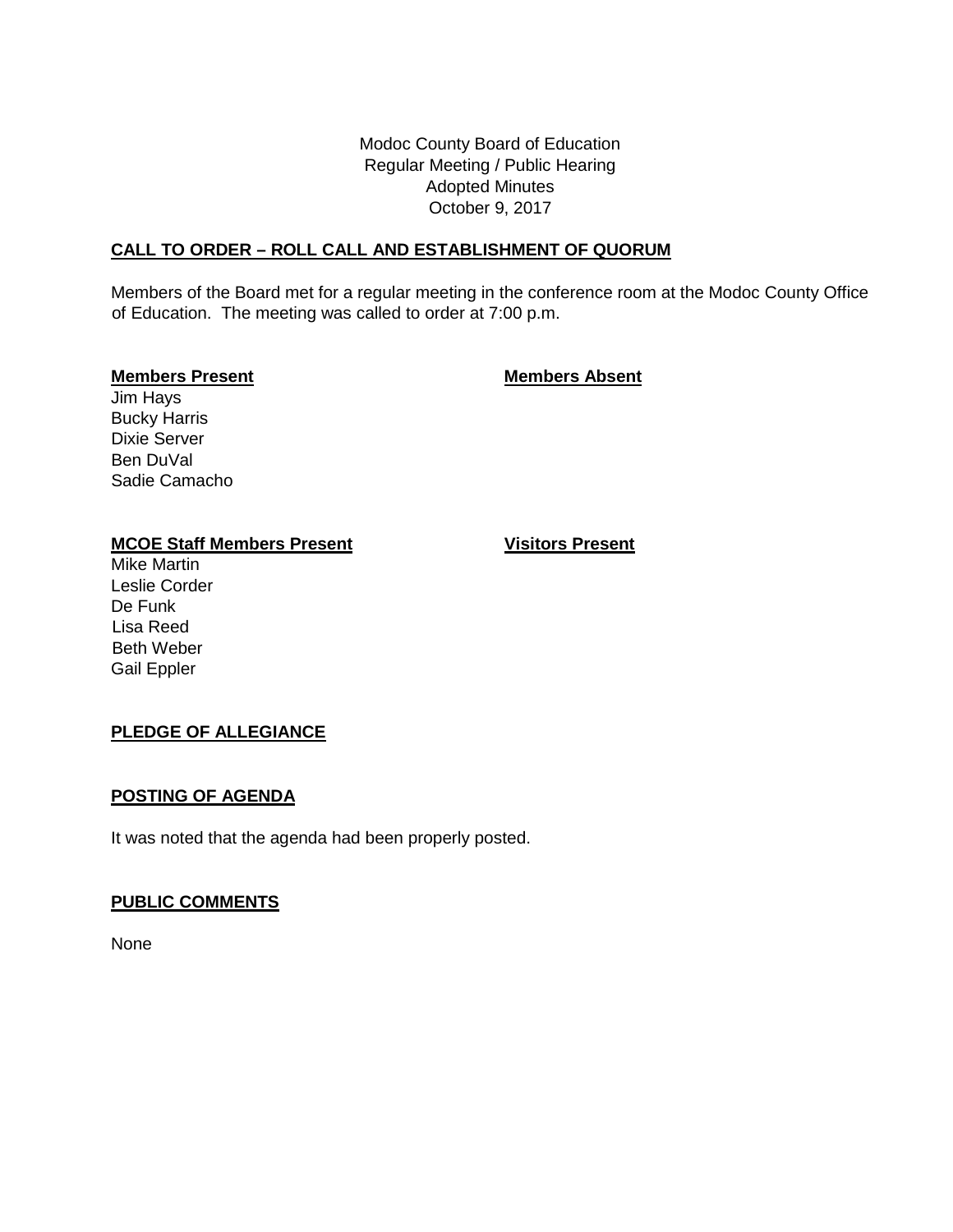# **1. PRESENTATION / REPORTS**

# **De Funk reported the following:**

Information was provided regarding the TUPE Healthy Kids Survey which is being conducted in grades 3-6. Copies of the survey were shared with the members of the board. De explained that overall smoking is down statewide. It was noted that the initiative will eventually include marijuana use.

The Early Childhood Education program is running smoothly. It was reported that the preschools are not full, as many of the 4-year-old children entered the available TK programs. It was pointed out that program staff is attempting to get 3-year-old children enrolled. De indicated that the preschool teachers are excellent, and have been involved in family engagement type activities in an attempt to determine what they can do to help kids thrive.

The "Talk – Read – Sing" campaign is ongoing.

# **Lisa Reed reported the following:**

The Early Head Start program is fully enrolled with 104 families, with 6 on a waiting list. In addition, the program is fully staffed.

## **Leslie Corder reported the following:**

The business office had closed the books for the 2016-17 fiscal year. She will be meeting with department heads soon to discuss budgets for the next fiscal year.

Financial Report dated October 9, 2017 and Unaudited Actuals were included in the agenda packet. Leslie explained the various fund balances / documents to the members of the board. It was pointed out that the MCOE ended the year with a higher balance than the original budget showed due to increases in various revenues. In addition, Leslie explained that with the closure of the Stronghold Court School there will be a \$200,000 loss to the SELPA. This will lead to higher bill-backs to the districts.

The auditors will be in Alturas during the first week of November.

The new phone system has been installed in the county office, and thus far is running smoothly.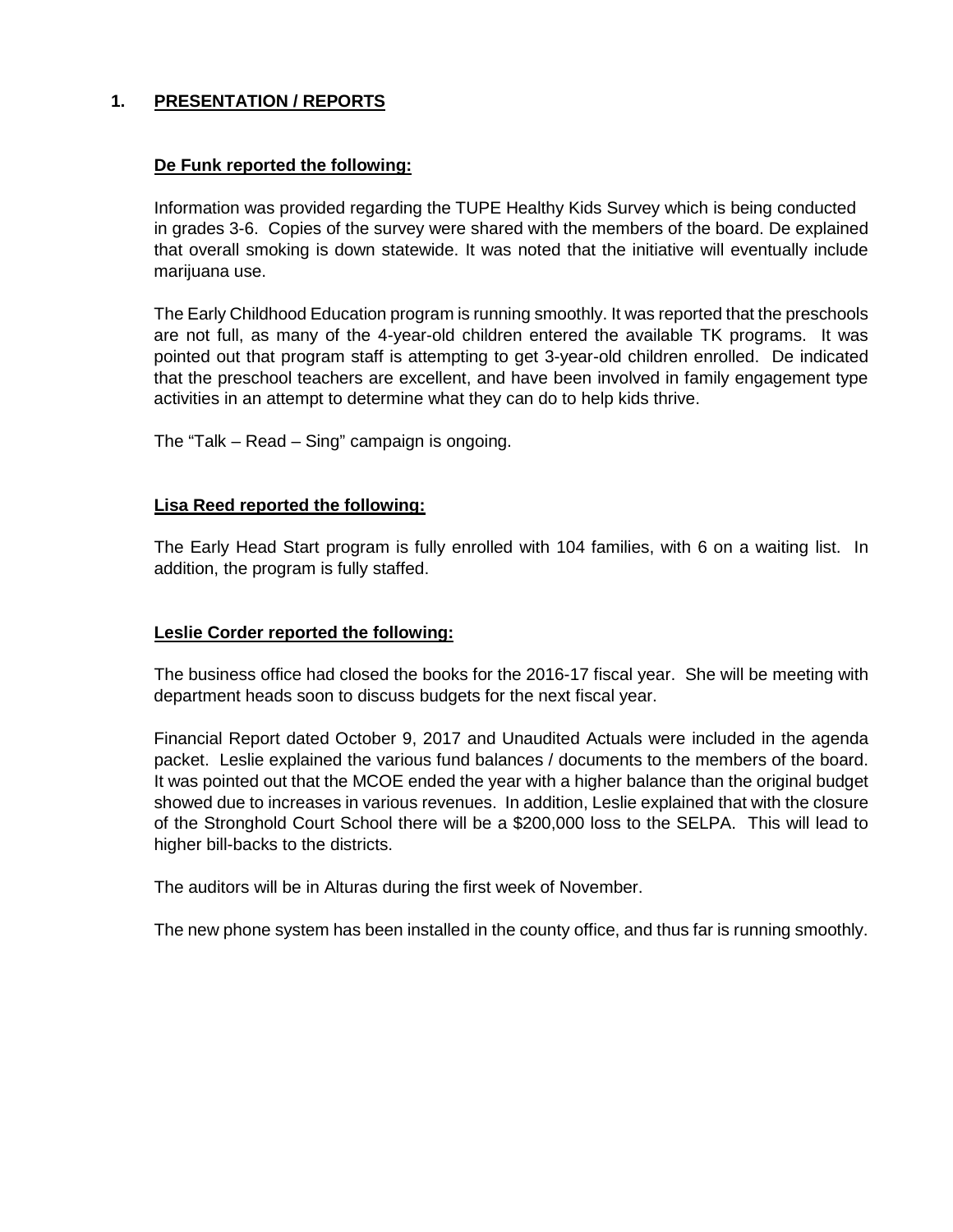# **Mike Martin reported the following:**

It was explained that due to the closure of the Warner Mountain Group Home, there is no need for the Stronghold Court School. The appropriate 7-11 Committee had been convened. It was explained that the formal process of closing the school will be placed on the November agenda in the form of a resolution.

Mike also explained that with the closing of the school, a determination needs to be made regarding what to do with the MCOE building which currently sits on the Warner Mt. Group Home property. The original agreement with WMGH indicates that we have 6 months to make a decision regarding the disposition of the facility.

Members of the board will be kept up to date on all aspects of the above.

# **2. CONSENT AGENDA ITEMS**

- Minutes September 11, 2017
- Temporary County Certificates

A motion was made by Ben DuVal, seconded by Bucky Harris and carried that the consent agenda be approved. (Ayes: Hays, Camacho, DuVal, Server; Harris)

# **3. DISCUSSION / NO ACTION**

# **3.1 Public Hearing – Recommendation – Future of Stronghold Court School, Canby, CA.**

A Public Hearing and discussion was held regarding the future of the Stronghold Court School. It was explained that the appropriate 7-11 meeting had been held to discuss the closure of the school. Misti Norby explained that the purpose of the committee is to look at the facts and make the most appropriate determination. It was explained that the formal process of closing the school will be placed on the November meeting agenda in the form of a resolution. It was the unanimous recommendation of the 7-11 committee to close the facility.

Currently there are 9 students at the school, and it is expected that they will be down to 4 by November. Students are being sent back to the county from which they came.

In addition, it was pointed out that WMGH has not expressed interest in purchasing the building which currently houses the school.

An inventory of all items in the building is being completed.